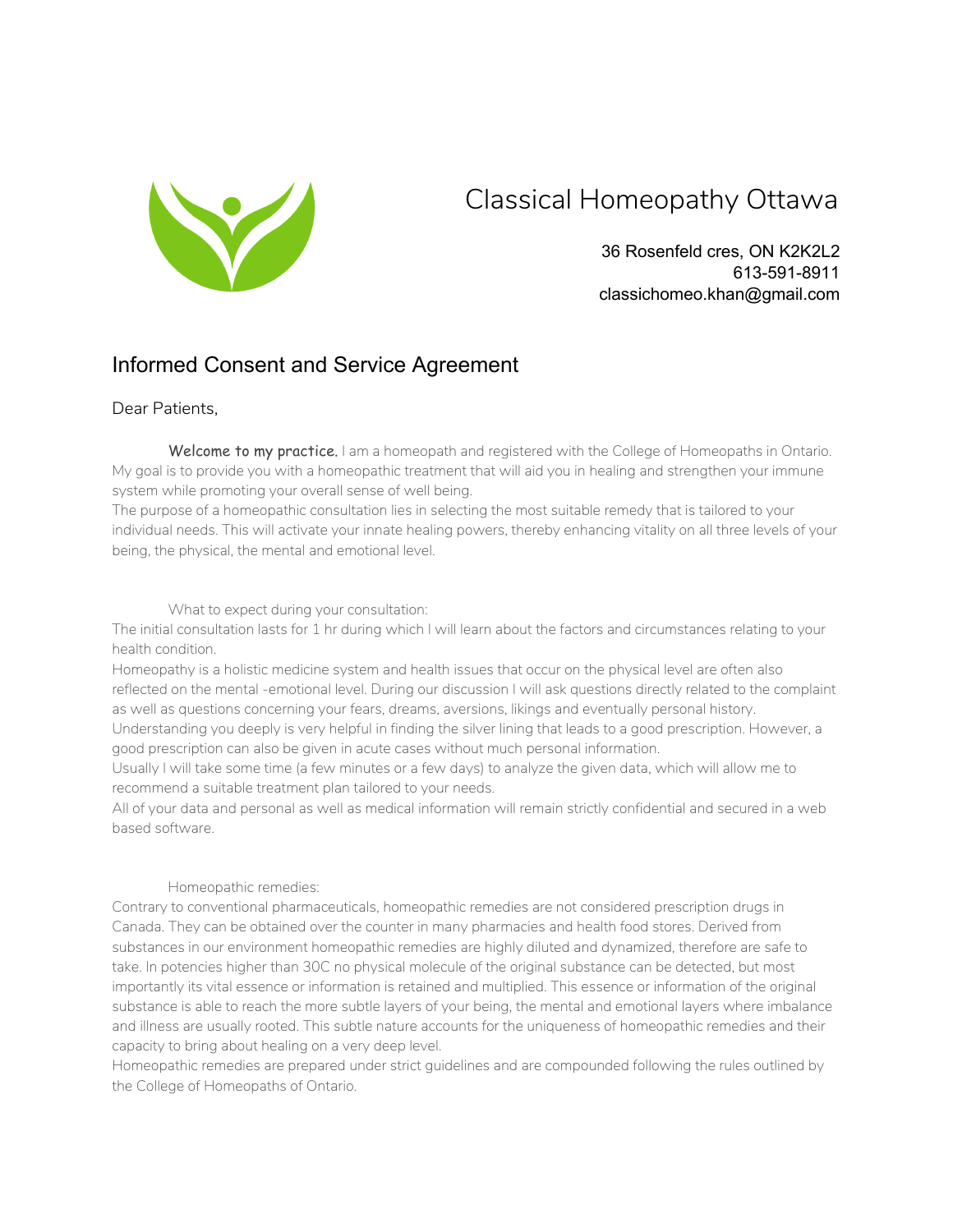#### Patient role and expectations

Please advise me of any changes to your health and bring any concerns you may have about the treatment to my attention. Fees for my services are payable after your appointment, whether it be an in-person appointment, a telephone or an online appointment. Classical Homeopathy only accepts payment in cash, by cheque or e-transfer.

Homeopathy is not covered under OHIP, yet expenses may be covered by some private insurance plans. Please notify me of any cancellations within 24 hrs of the appointment. Late cancellations will be charged with a flat fee of 40 CAD.

The fee schedule is as follows with telephone and online consultations being billed at the same rates:

- ❖ Initial consultation of 1 hr: 118 CAD
- ❖ 30 min consultation: 60 CAD
- ❖ 15 min consultation: 30 CAD
- ❖ Homeopathic remedy 1 bottle : 10 CAD

### **Homeopathy Service Agreement**

**I, \_\_\_\_\_\_\_\_\_\_\_\_\_\_\_\_\_\_\_\_\_\_\_\_\_\_\_\_\_\_\_\_\_\_\_\_\_\_\_\_\_\_** acknowledge having read and understood the

[ Your name ]

contents of this document. I consent to receiving homeopathic care from Kerstin Jarecki-Khan for myself or the person for whom I am the legal Guardian or Substitute Decision Maker. Write the Patient's name her if you are the legal Guardian or Substitute Decision Maker:

\_\_\_\_\_\_\_\_\_\_\_\_\_\_\_\_\_\_\_\_\_\_\_\_\_\_\_\_\_\_\_\_\_\_\_\_\_ [patient name]

I understand that I can withdraw my consent at any time. I also understand that Kerstin Jarecki-Khan does not recommend that any patient discontinue medication prescribed by a medical doctor without prior consultation with this doctor.

I acknowledge that personal information collected here is treated as confidential and private and will not be shared with a third party outside of the Clinic without my consent, unless ordered to in writing by a judge, or unless required by law; i.e. if a client discloses to a practitioner that he or she is at significant risk of harming him/herself or others.

Signed\_\_\_\_\_\_\_\_\_\_\_\_\_\_\_\_\_\_\_\_\_\_\_\_\_\_\_\_\_\_\_\_\_\_\_\_\_\_\_\_\_\_on\_\_\_\_\_\_\_\_\_\_\_\_\_\_\_\_\_\_\_\_\_\_\_\_\_\_\_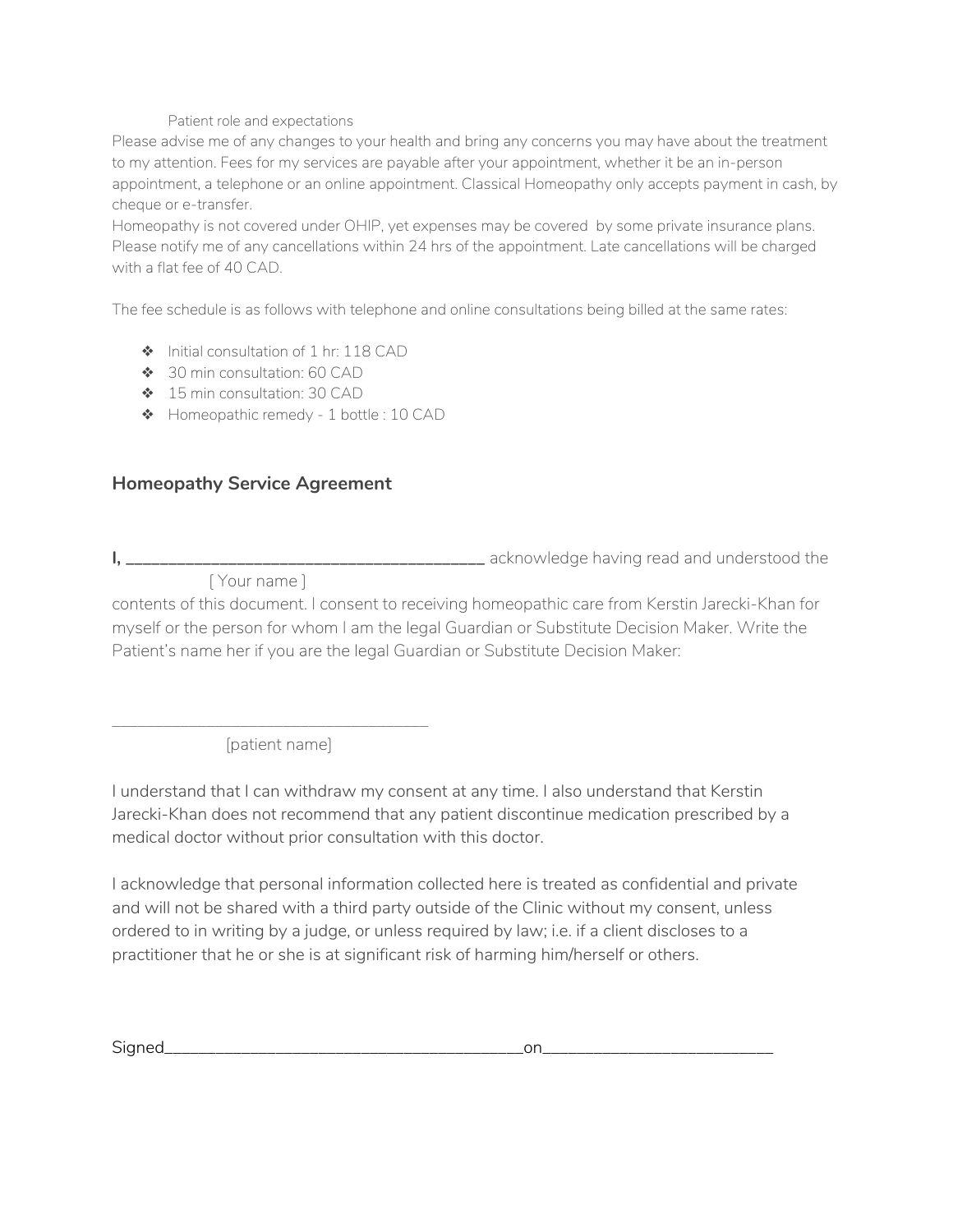# Patient Intake Form

Please complete following forms and return them to: [classichomeo.khan@gmail.com](mailto:classichomeo.khan@gmail.com) at least 2 days prior to your initial consultation.

Date:

Name:

Gender:

Date of Birth:

Home address:

E-mail address:

Telephone:

Current occupation:

Family doctor:

Who referred you or how did you hear about us?

### Prioritize your most important health concerns:

| Concern | Onset | Frequency | Severity<br>1-10 |
|---------|-------|-----------|------------------|
|         |       |           |                  |
|         |       |           |                  |
|         |       |           |                  |
|         |       |           |                  |

| Lifestyle:                                                   |
|--------------------------------------------------------------|
| What physical activity do you participate in, and how often? |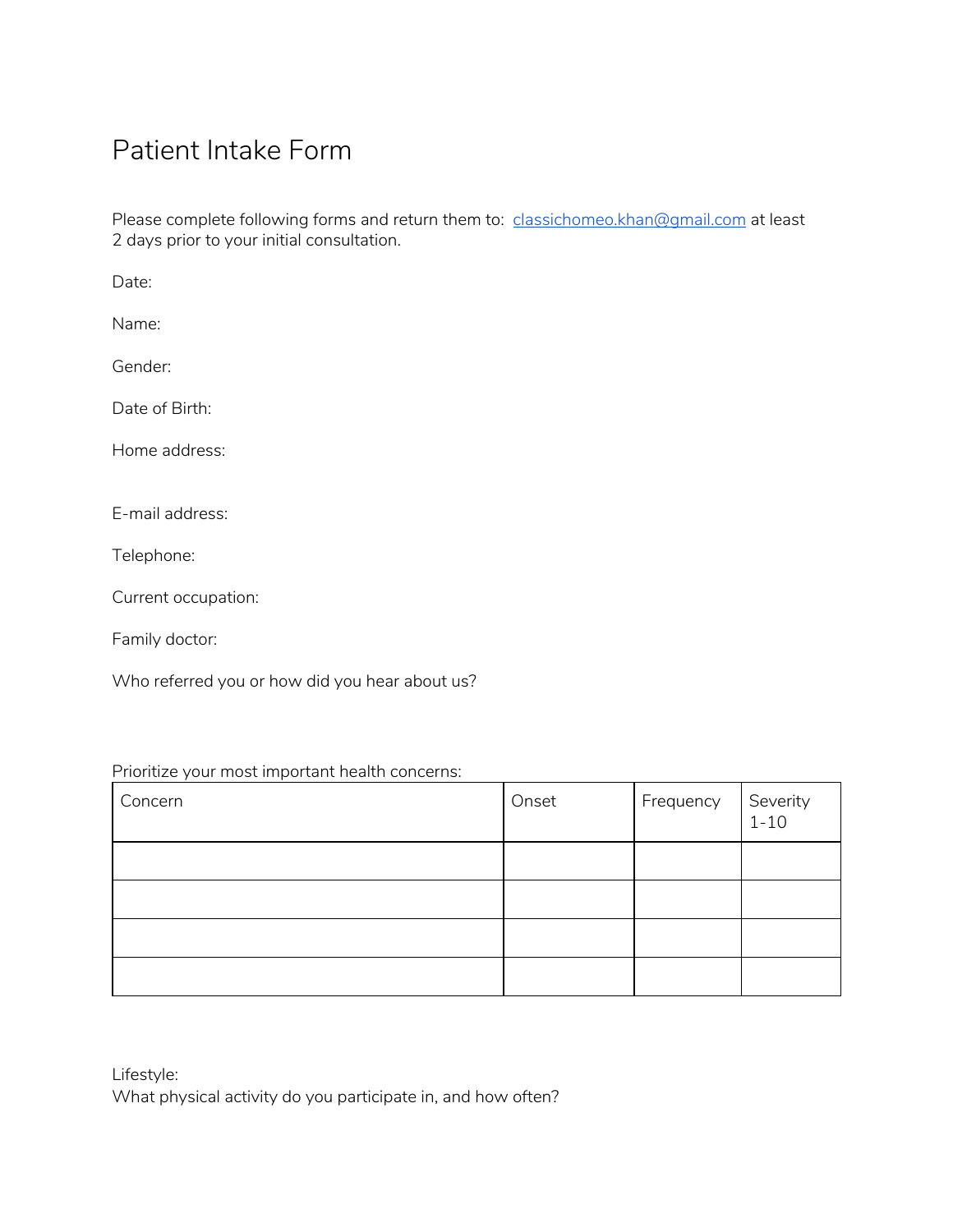What do you do to relieve stress?

Nutrition:

Are you on a special diet? If yes, which one and why?

What is the estimated percentage of fruit and vegetable daily intake?

Do you have food allergies? Yes or No

What and how much do you drink on a typical day?

| Water                    |  |
|--------------------------|--|
| Caffeinated<br>beverages |  |
| Soda                     |  |
| Other                    |  |

Do you take recreational drugs? Which ones and how often?

Do you drink alcohol? How much and how often?

Do you smoke?

PERSONAL MEDICAL HISTORY Please underline the following conditions that apply to you:

Anemia including Sickle Cell Arthritis/Joint Disease Blood Clots/Phlebitis Cancer, Type: Candida, other yeast infection Diabetes Digestive problems (Colitis, Crohns) Eczema

Easy Bleeding Frequent Sinusitis Gall Bladder Trouble Hay Fever, Allergy, Eczema Hearing Loss Heart Attack, Heart Disease, Heart Failure Heart Murmur Headaches- Migraines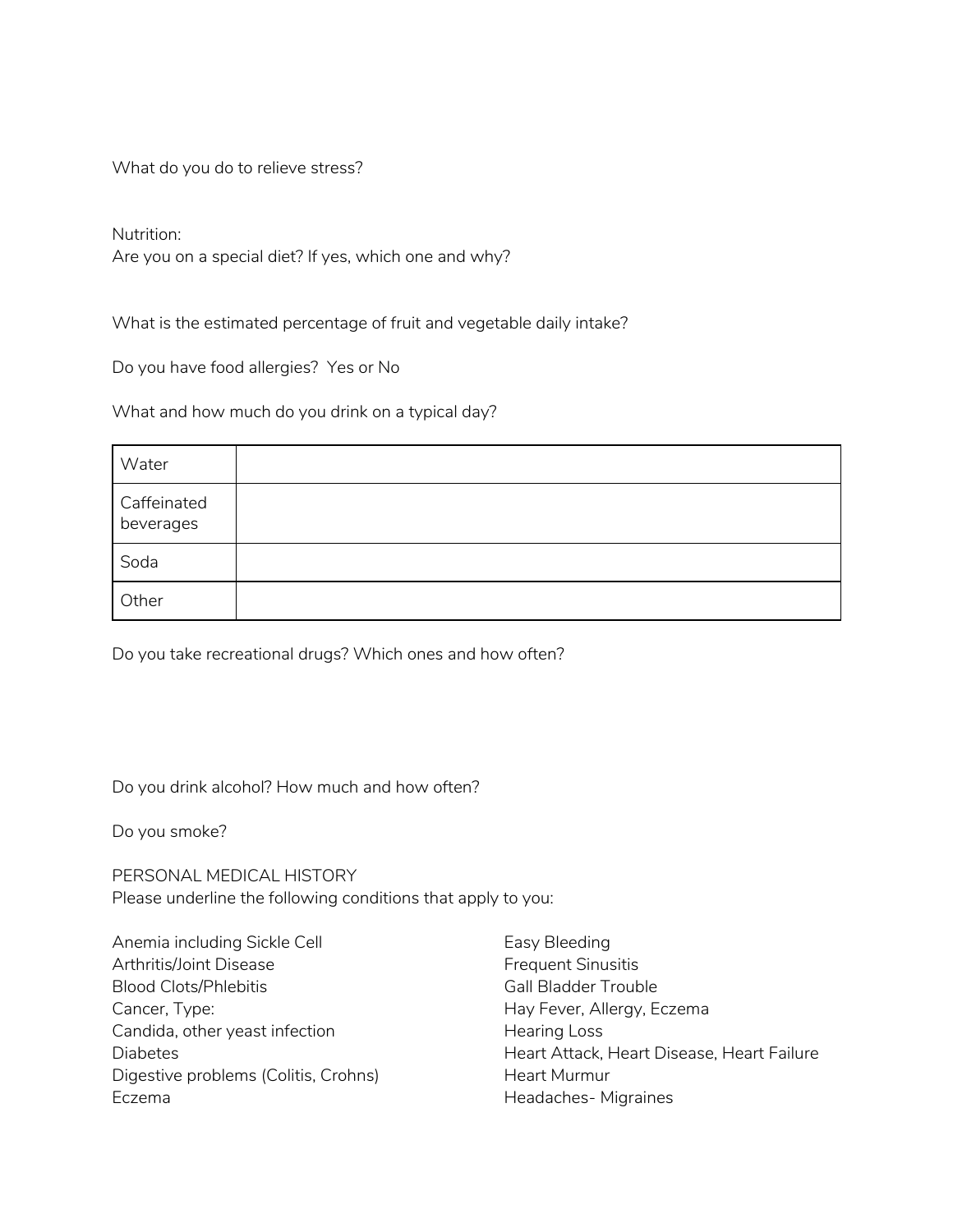- High Blood Pressure High Cholesterol History of Infertility Injury or Accident Kidney Infection/ Stones Liver Disease, Hepatitis, etc. Lung Disease (Asthma, COPD, etc.) Mental Trouble/ Depression/Anxiety Menstrual problems Pneumonia Radiation Treatments Rheumatic Fever Seizures, Epilepsy
- Sexually Transmitted Disease (Chlamydia, Warts, Herpes) Other STD Skin Disease **Stroke** Substance abuse Thyroid Disease Tuberculosis (TB) Urinary Tract Infections Vision Problems Vertigo Violence, Assault, Rape Others:

Please list any operations/surgical procedures/blood transfusions/major injuries (with approximate age or dates):

- 1)
- 2)

3)

## **WOMEN ONLY**

Age at first menstrual period:

Length of period in days:

Number of days between periods:

Usual flow- heavy, moderate or light?

Please underline what applies: painful periods, missed periods, spotting between periods, vaginal bleeding, unusual discharge/infection, recurring vaginal infections?

If you have gone through menopause, have you had any post-menopausal bleeding?

Date of last Pap test: History of abnormal Pap tests?

Number of pregnancies: Life births: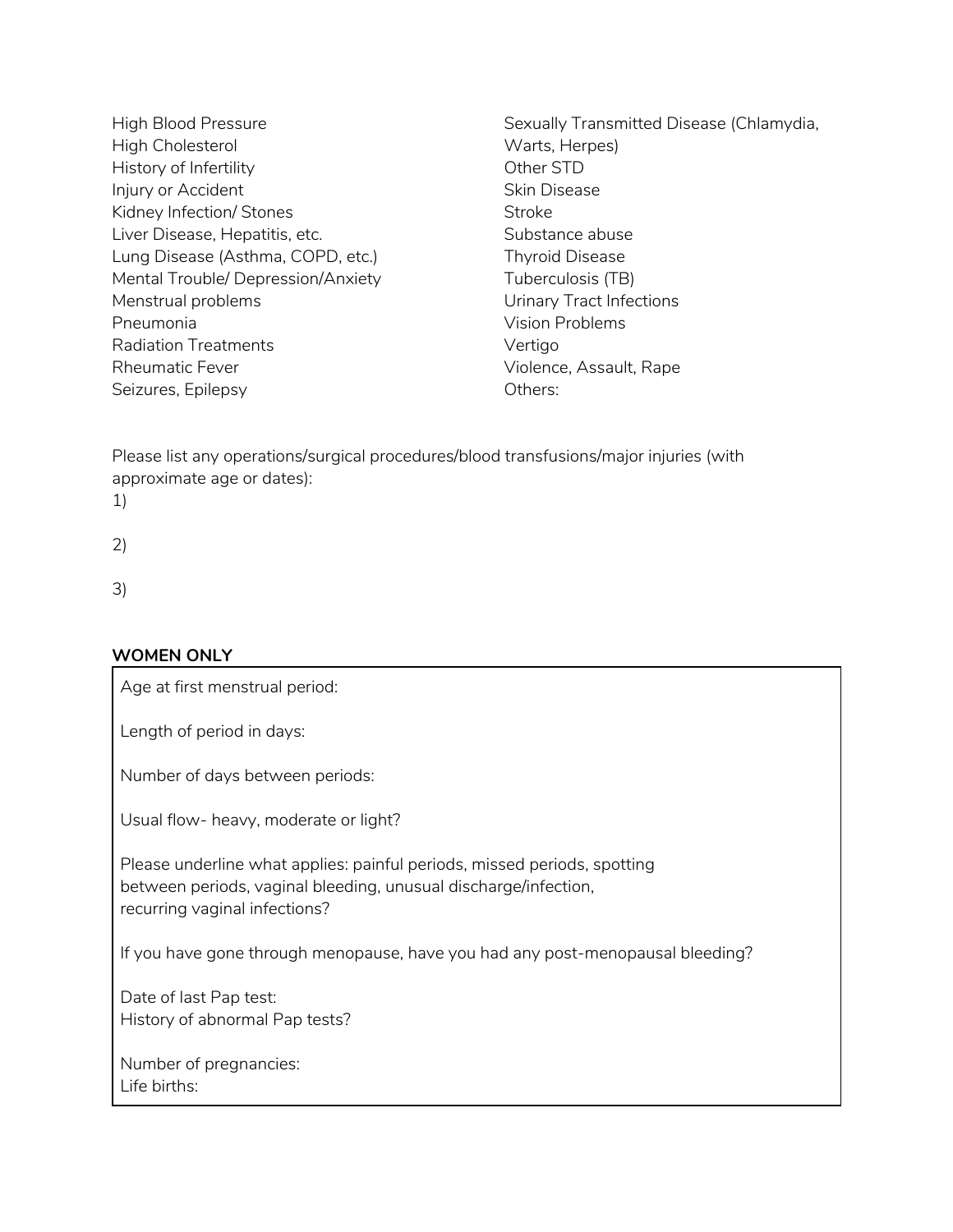Abortions: Miscarriages: Have you ever experienced complications during pregnancy? Have you experienced complications during delivery?

### **MEN ONLY**

Please underline what applies: Prostate problems Testicular cancer Vasectomy Sexual dysfunction

Are you currently on medication? Please list prescription and over-the-counter drugs: 1)

2)

3)

Are you allergic to or have you had a "bad reaction" to any medication, vaccine or other substances?

|--|

If yes, please specify drug(s) and type of reaction:

What vitamins/mineral/herbal supplements are you taking now?